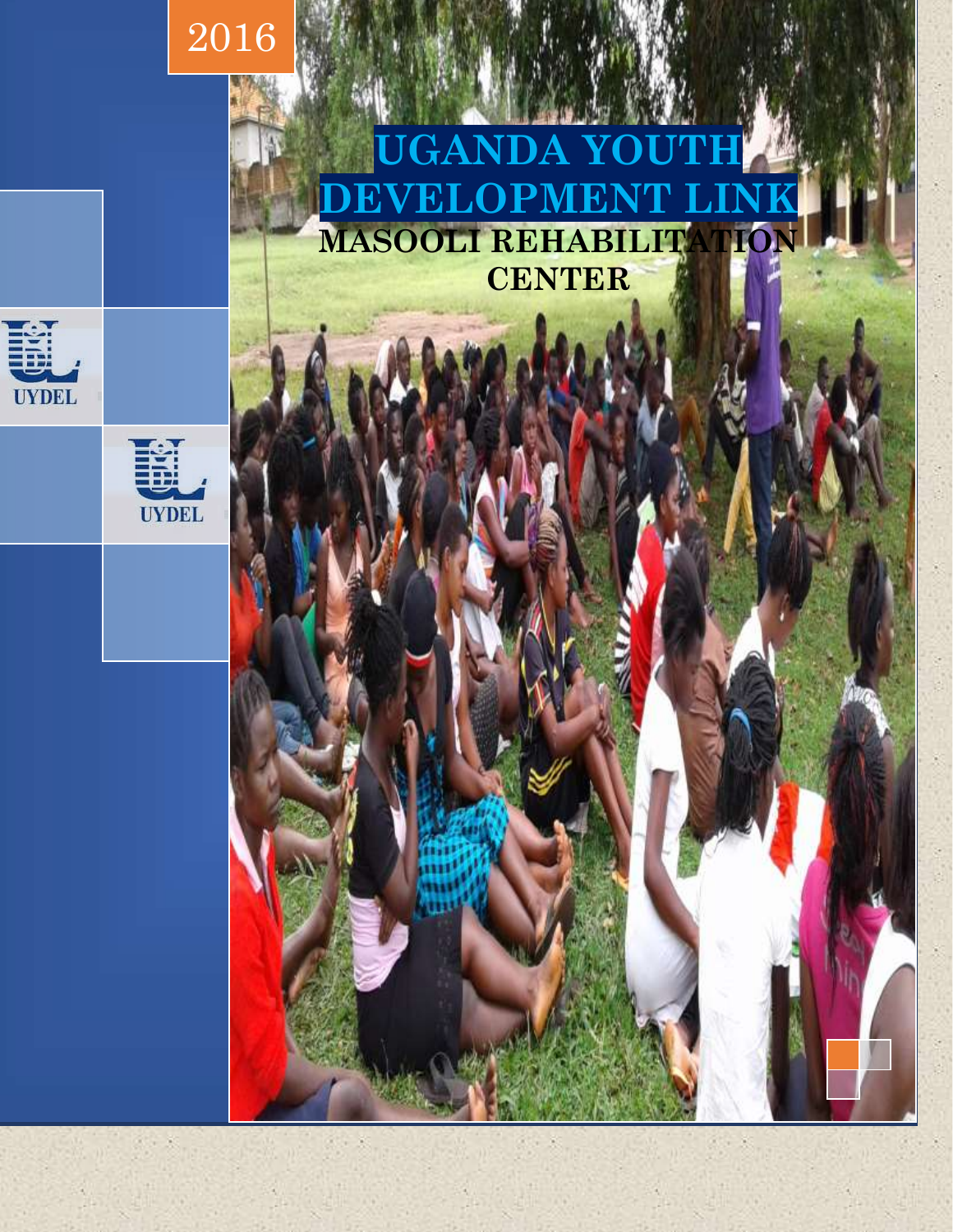### **COMPILED BY SUUBI ESTHER ELLA**

Uganda Youth Development Link serves in 6 divisions of Kampala, Wakiso and Mukono and has implemented several grant and donor projects in these areas. Projects based on grants were also started to cover different need based sectors including combating child trafficking, commercial child sexual exploitation, HIV and AIDS, online child pornography, psychosocial support and peace building. UYDEL has set strategies to empower young people and their communities to take charge of their own development and close to 139,800 registered children have benefited from UYDEL.

|                           |                                      | Year      |
|---------------------------|--------------------------------------|-----------|
| <b>Program name</b>       | <b>Uganda Youth Development Link</b> | collected |
| Chapter                   | <b>MASOOLI</b>                       | 2015      |
| <b>Reported enrolment</b> | 166                                  |           |
| Reported number of skills | - 8                                  |           |
| <b>Additional skills</b>  | 9.                                   |           |
| Date report generated     | 03/01/2016                           |           |

#### **Number of young people**

The UYDEL Masooli center acts as the main reference and rehabilitation center for all other UYDEL drop-in centers and points. This depends on the need assessment and risk level of the young person done at the different UYDEL drop-in centers. The young people at the center are not only referred from other centers in Kampala and Mukono but also come from the communities within the vicinity of the center. They are taught not only to improve their economic standing in the society through the vocational skills program, but they are also empowered to enhance The center has a total number of 166 young people between the ages of 12 and 24 years residing at the center. Last year the center had a total number of 411 students 205male and 246 female as seen in the table below;

| Table; showing total number of boys and girls and reference points in 2015 |      |        |  |
|----------------------------------------------------------------------------|------|--------|--|
| Category                                                                   | Male | Female |  |
| Residential                                                                | 205  | 246    |  |
|                                                                            |      |        |  |

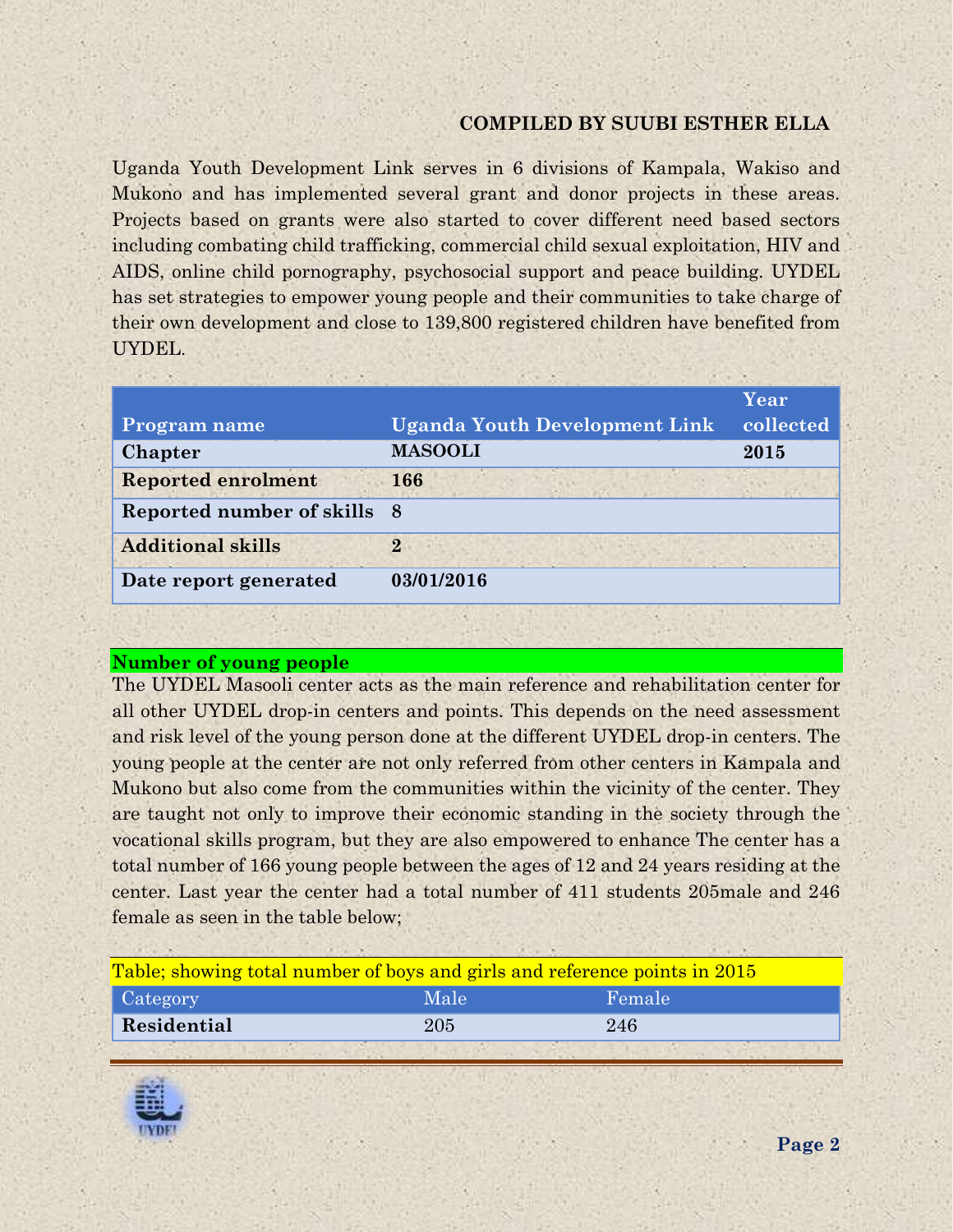| <b>Victims of trafficking</b> |        | 56 |
|-------------------------------|--------|----|
| Referred by NGOs              |        |    |
| <b>Referred by police</b>     | 13     | 28 |
| Referred by other             | $25\,$ | 37 |
| institutions                  |        |    |



*Young people at the Masooli center*



## *Chart; showing total number of beneficiaries at the center*

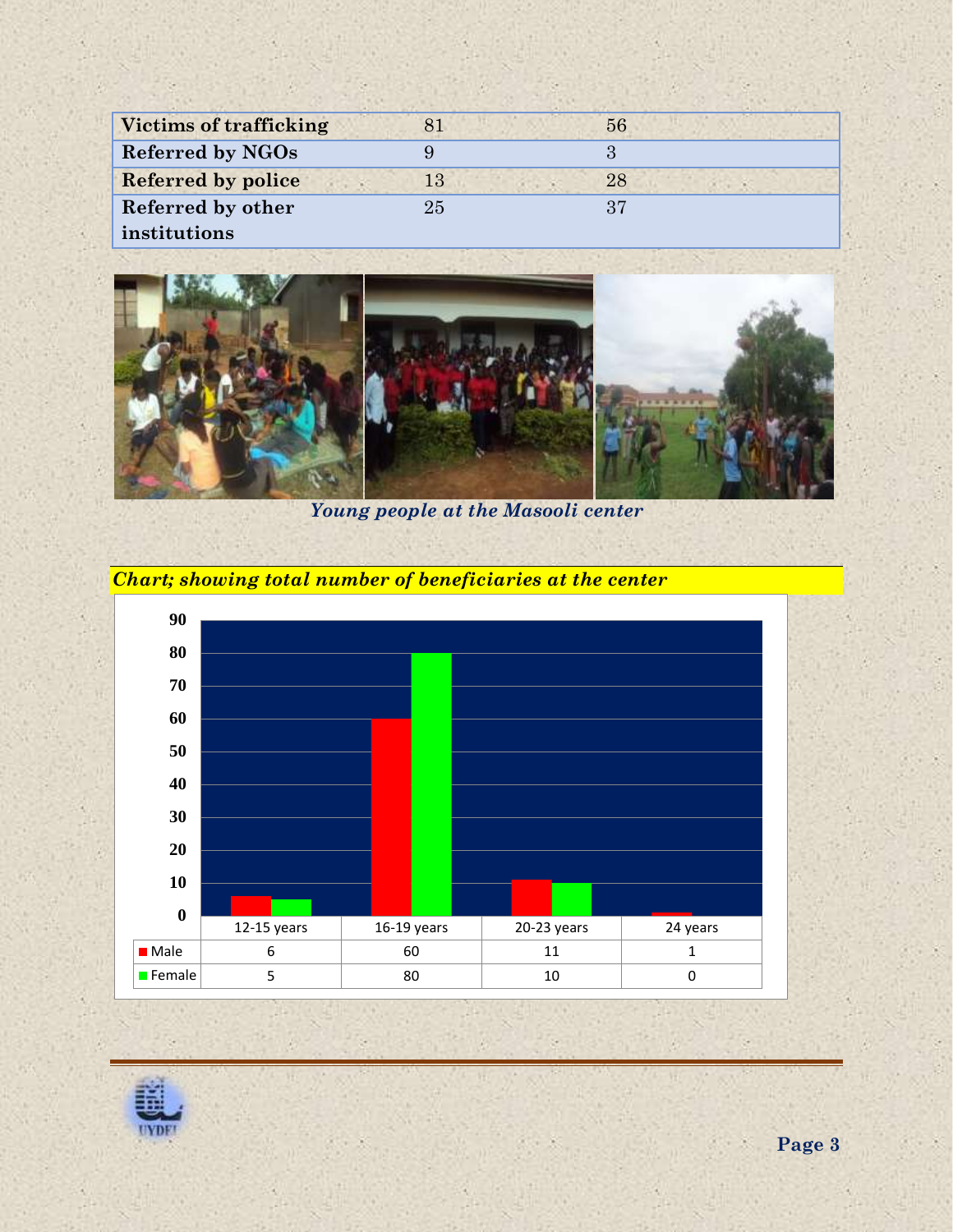All students enrolled at the center have to meet a required time frame minimum of 6 months at the center before they can graduate. During this time, they perfect their desired skill and are tested and assessed when the time elapses to determine those that are ready to graduate. A UYDEL also partners with other NGOs that offer start up tool kits to graduating students to facilitate their desired enterprises.

#### **Case study**

22 year old Tinka Gerald has dream that one day he will be able to earn enough money to go back to school, with his new learned skills in plumbing and catering. George then living with his aunt after the death of his parents, first learned of UYDEL through an outreach they did in his home village of Nabweru.

He was senior two school drop out with no prospects and no hope that is until last year in August when he joined Masooli.

*"I was confused because I had a lot of needs yet I couldn't afford them, my aunt had started looking at me strangely mostly because I was not contributing anything at home and I was convinced she did not like having me in her house anymore.*", he recalls.

Gerald is now looking forward to graduating and is very grateful to UYDEL for giving him an opportunity to make his life better.

#### **Vocational skills and livelihood training program**

Due to its size and school institute like structure, the Masooli center offers a wide range of vocational skills. The students are instructed in skills like welding, motorbike mechanics, catering and many others. Once the young person reports to the center, they are given the opportunity to choose a skill set they are most interested in pursuing. They are also given the liberty to venture into other skill sets and also try different activities until they can find the right fit.

The center has a total number of 8 vocational skill sets and each available vocational skill set has a total number of two instructors leaving the number of instructors at the center at 16 minus the experts in the various fields that are brought in to teach the young people in their chosen fields and most of the social workers also reside at the center. They also participate in other additional skills and activities like jewelry making, MDD and sports and also undertake a six week business enterprise course.

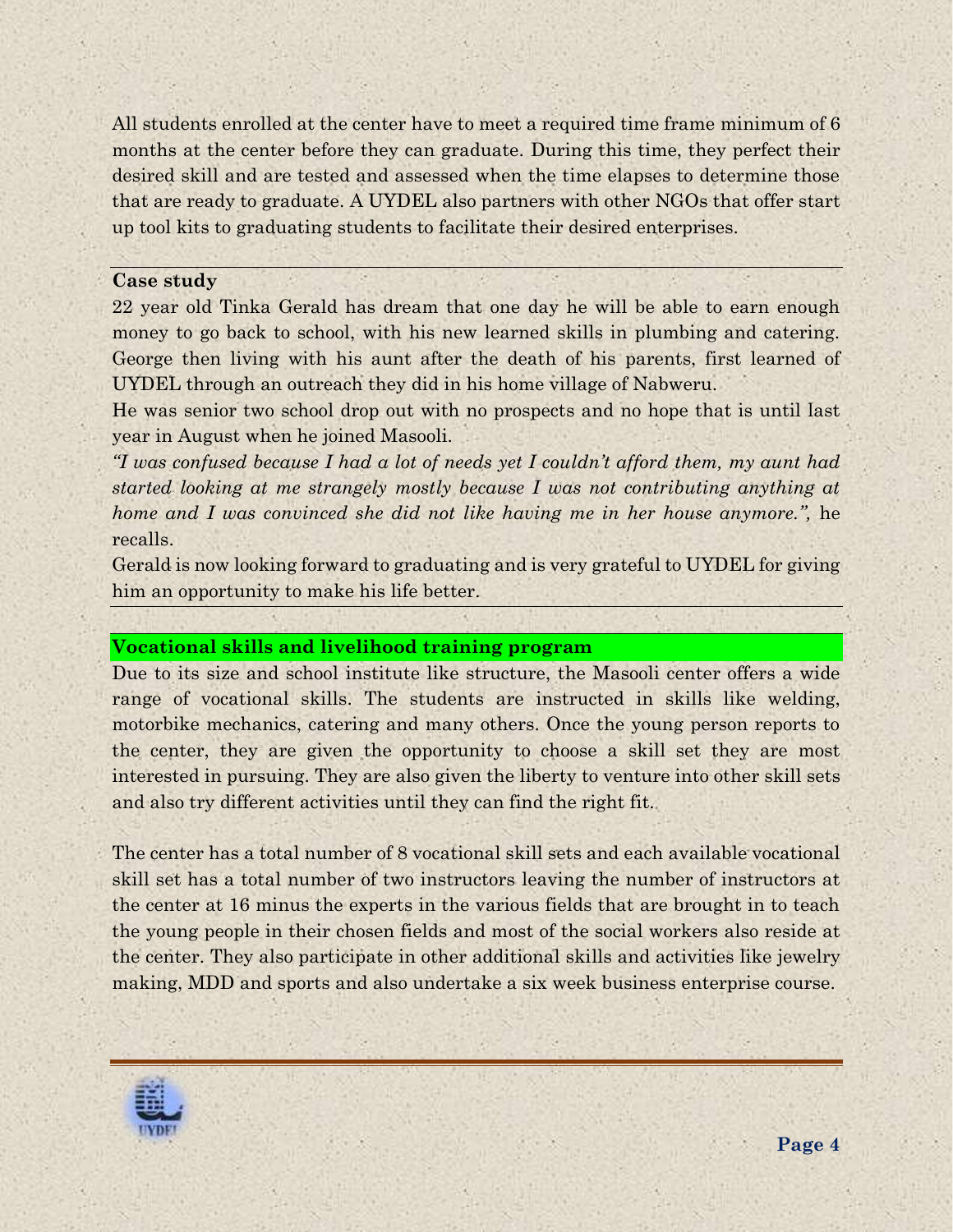

However, it's not always easy because there is continuous break down of equipment like machines used in welding, knitting, sewing machines and many others and yet the number of students they cater to is constantly increasing.



*Some of the skills at the center include; electronics, hairdressing and motorbike engineering*

**Rehabilitation and Reintegration**

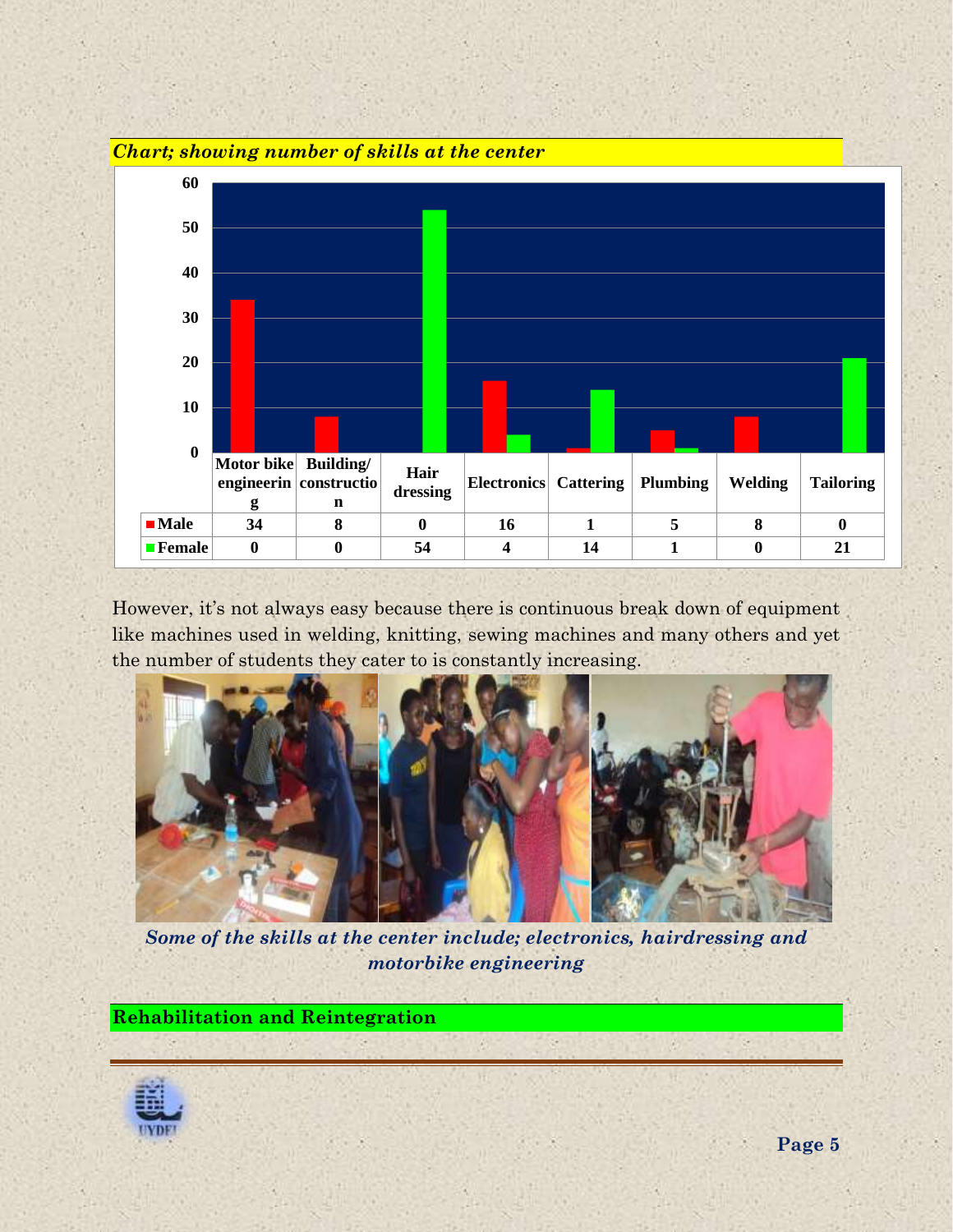The center offers and does rehabilitation for young people coming from and pulled out of risky environments and violent backgrounds. These include; young people from the streets, abusive homes, and former child sex workers, child trafficking victims, drug, alcohol abuse and addiction. Through psycho-sociological activities like group counseling, sharing experiences with other young people from similar and different backgrounds, continuous one on one counseling sessions with social workers and lots of encouragement, they are motivated to change their live to a much more productive path.

The challenge is that, when you have all these young people from different walks of life in one place, it's easy for others to feel inferior, be picked on or left out. However, the team works hard to ensure that no one at the center feels deprived. While most referrals are made by other UYDEL drop-in centers; others are from different community institutional structures like police and from other NGOs within the country. UYDEL also facilitates resettlement, apprenticeship placements and re integration of students once their time at the center ends and goes ahead to do follow ups and monitoring to see how the child is faring. This is done through home and work visits by the UYDEL team and the biggest challenge is poverty in homes where the children are resettled.

#### **Sexual Reproductive Health issues**

Considering the categories of young people in our target group, sexual reproductive health is a major factor when it comes to combating their key issues. Some of them have dropped out of school because they got pregnant, living with HIV with little or no access to ARVs, from slum areas where the risk of getting infections is quite high and others are young mothers with no means of caring for their children, considering that some of them hail from remote areas, no access to health services. The students at the center have access to sexual reproductive health services and have a resident medical practitioner that attends to ailments at the center. They are provided with health information through group dialogues and visits to the medical office. The center also carries out other health related activities like HIV testing, cancer screening and others as illustrated in the table below. In the last year over 70 students took HIV tests at the center.

**Table; illustrating Sexual Reproductive Health issues Total number of young people 166**

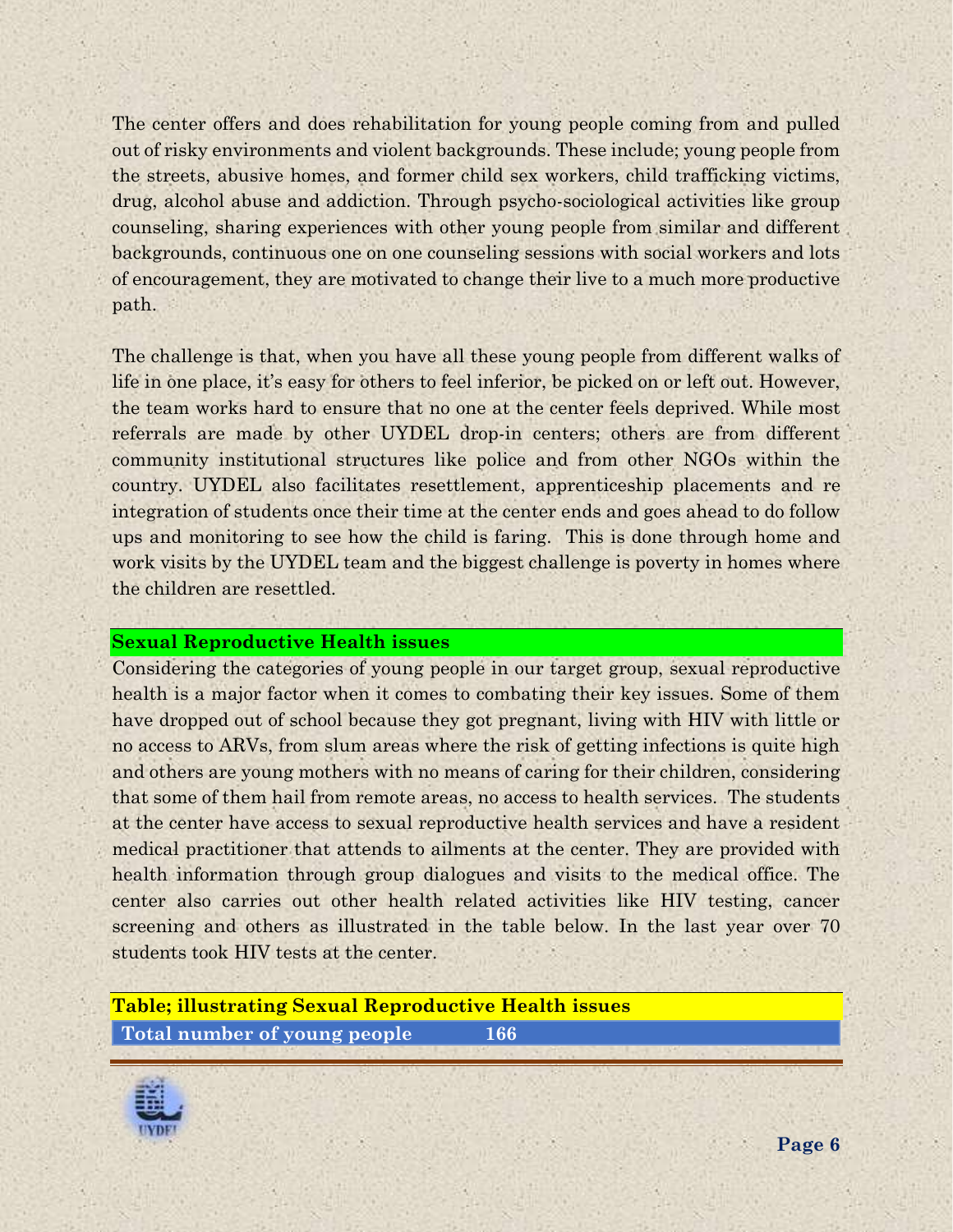| <b>Cancer screening</b>            | 47                                              |
|------------------------------------|-------------------------------------------------|
| <b>Circumcised</b>                 | 71                                              |
| <b>Tested for HIV</b>              | 70                                              |
| <b>Received results</b>            | 70                                              |
| <b>HIV</b> positive                |                                                 |
| On ARVs                            |                                                 |
|                                    |                                                 |
| <b>Young mothers</b>               | 8                                               |
| Pregnant                           | 4                                               |
| <b>Most reported health issues</b> | STIs/RTIs, headaches, dental issues,<br>malaria |
|                                    |                                                 |

At times it is challenging when it comes to dealing with these young people, most of them have been through a lot and it's not easy to get them to relate with others or share their experiences. This makes it challenging to come up with ways to help them. The number of students dropping out also takes its toll on the program, some lose interest, get home sick, and others escape from the facility out of fear that when their time at the center comes to a end, they will have to go back to the same hash environments they were taken from.



*Young people at the center during a group counseling session*

#### **Dialogue/ counseling sessions**

Through dialogue sessions we are able to impart not only practical but also impart life skills to the young people. As part of our rehabilitation scheme, they are allowed to actively participate in group and individual tasks which are used as tools to teach and educate them on how to make their lives better. These topics are based on real life issues that they deal with on a daily basis. By discussing them, we are able to learn of their personal experiences and also suggest ways and provide some answers

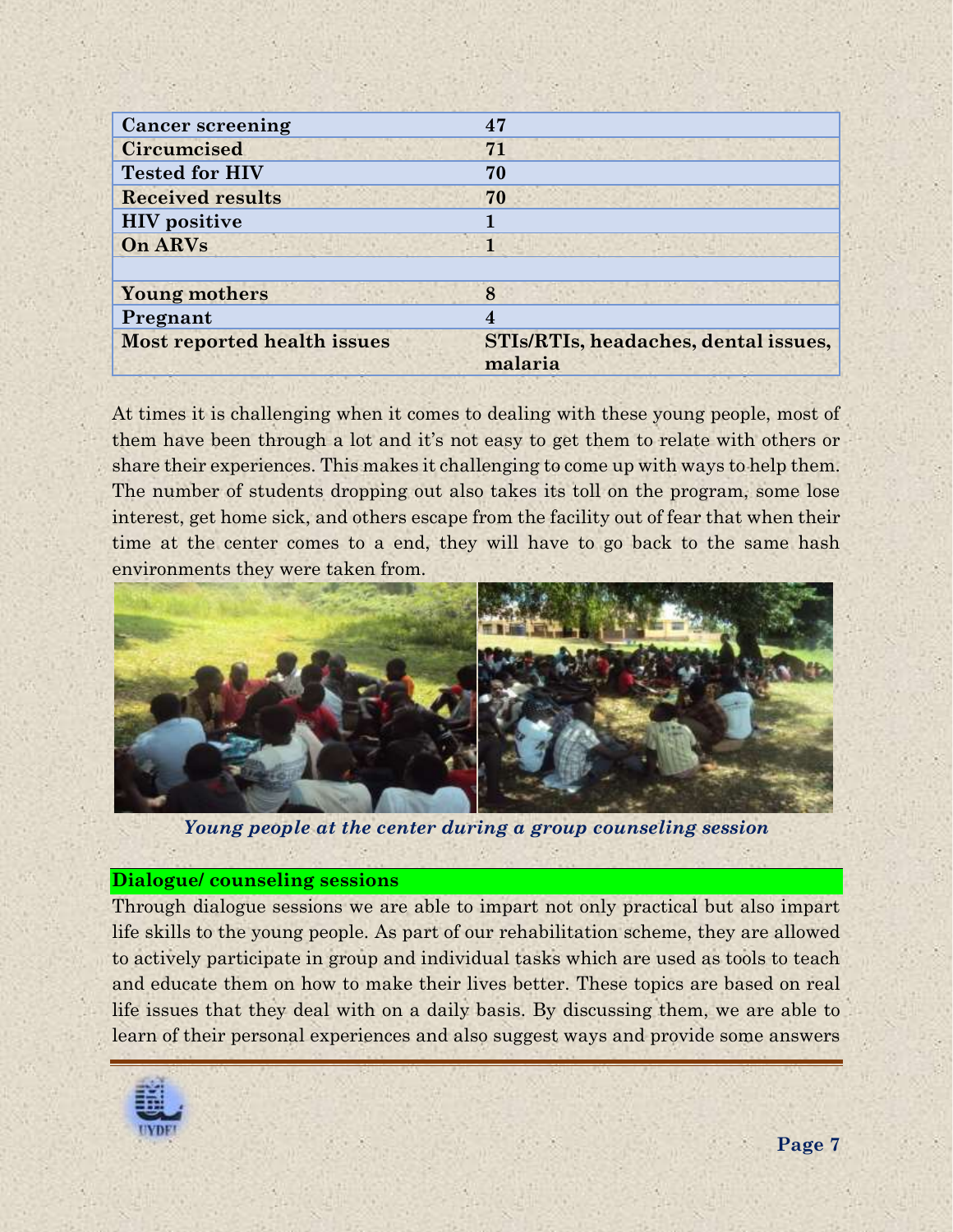on how to handle different challenges in their lives. As a group it is easier to overcome fears and come up with ideas as group needs may overwhelm individual fears

| Table; showing topics discussed with young people |                                  |  |
|---------------------------------------------------|----------------------------------|--|
| <b>NO</b>                                         | <b>TOPIC</b>                     |  |
| 1                                                 | Relationship building            |  |
| $\overline{2}$                                    | Decision making                  |  |
| 3                                                 | Self awareness                   |  |
| $\overline{4}$                                    | Self esteem                      |  |
| $\overline{5}$                                    | Interpersonal counseling         |  |
| 6                                                 | Problem solving                  |  |
| 7                                                 | Skills of living with ones' self |  |
| 8                                                 | Personal behavior/ morality      |  |
| 9                                                 | <b>HIV/AIDS</b>                  |  |
| 10                                                | Hygiene maintenance              |  |
| 11                                                | Safety                           |  |
| 12                                                | Sanitation                       |  |
| 13                                                | Human Rights/ abuse              |  |
| 14                                                | Positive living                  |  |
| 15                                                | Peer pressure                    |  |
| 16                                                | Nutrition                        |  |
| 17                                                | Stigma/ discrimination           |  |
| 18                                                | Family planning                  |  |
| 19                                                | Growth and development           |  |
| 20                                                | Career guidance                  |  |
| 21                                                | Alcohol and drug abuse           |  |
|                                                   |                                  |  |

With contributions from the drama club at the center, young people are given the opportunity to share their stories through acting, dance and song and also use these stories to communicate to others in their the same dilemma. This is an important tool when it comes to involving and engaging the students and also doing outreaches especially in schools.

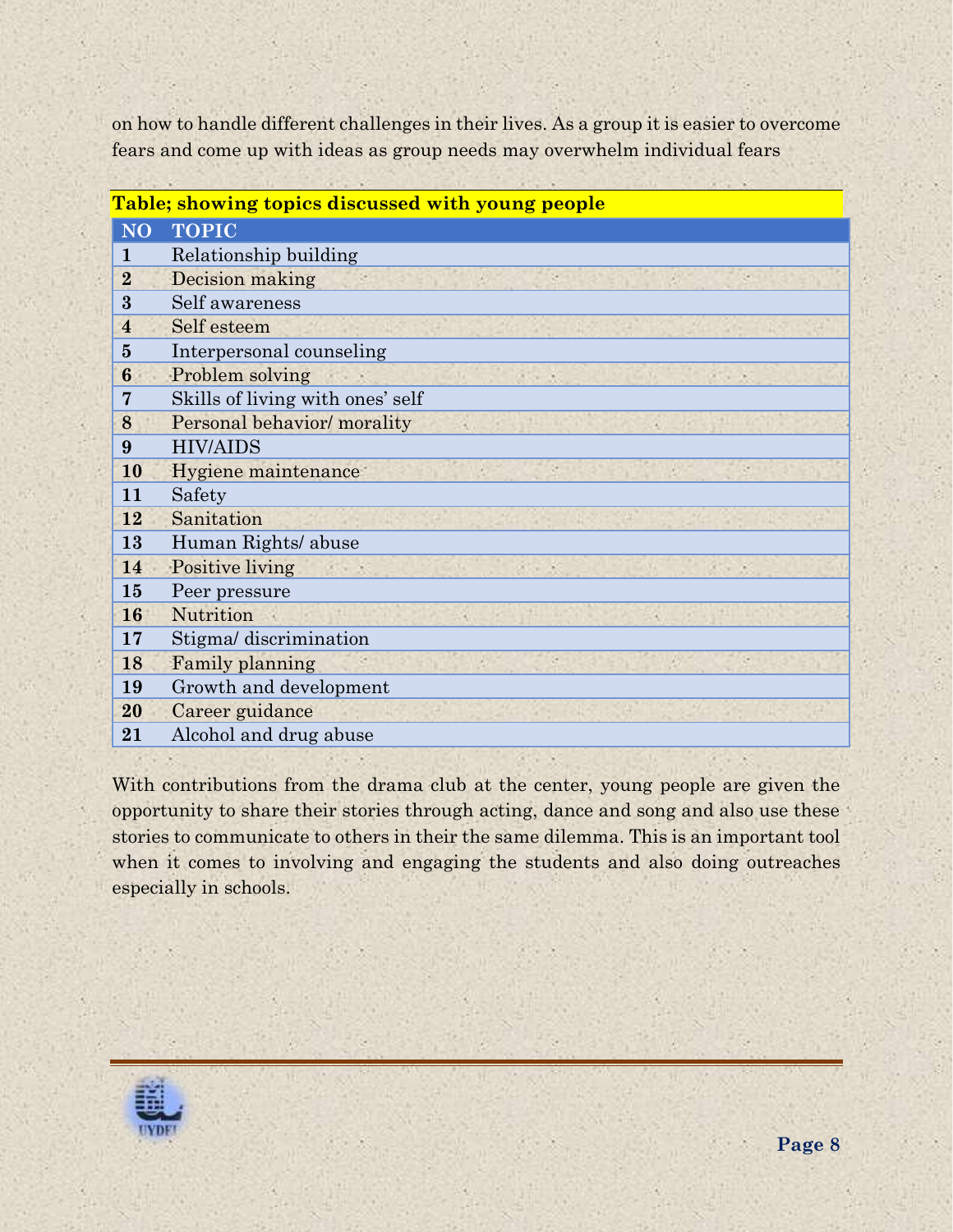

*UYDEL students and school students' perform during a school outreach*

#### **Case study**

At 19, Nmayega Vivian is the only girl offering electronics at the center. *"I love working with broken machines like TVs and making them better, plus I like it here, I get to have 3 meals a day unlike back home when I was not sure I would even eat once"*, she says.

Before she came to Masooli she was living with her *jajja* and helping her aunt sell cloths in Bwaise and did not like the environment or life style at all. Vivian had dropped out of school in senior four because her grandmother could not afford to meet the fees demands and her parents had passed on a while back. She learned about UYDEL through an outreach in her home area. Vivian is now a dorm mother and loves helping other students at the center especially the new ones that feel out of place and home sick.

#### **Gallery**





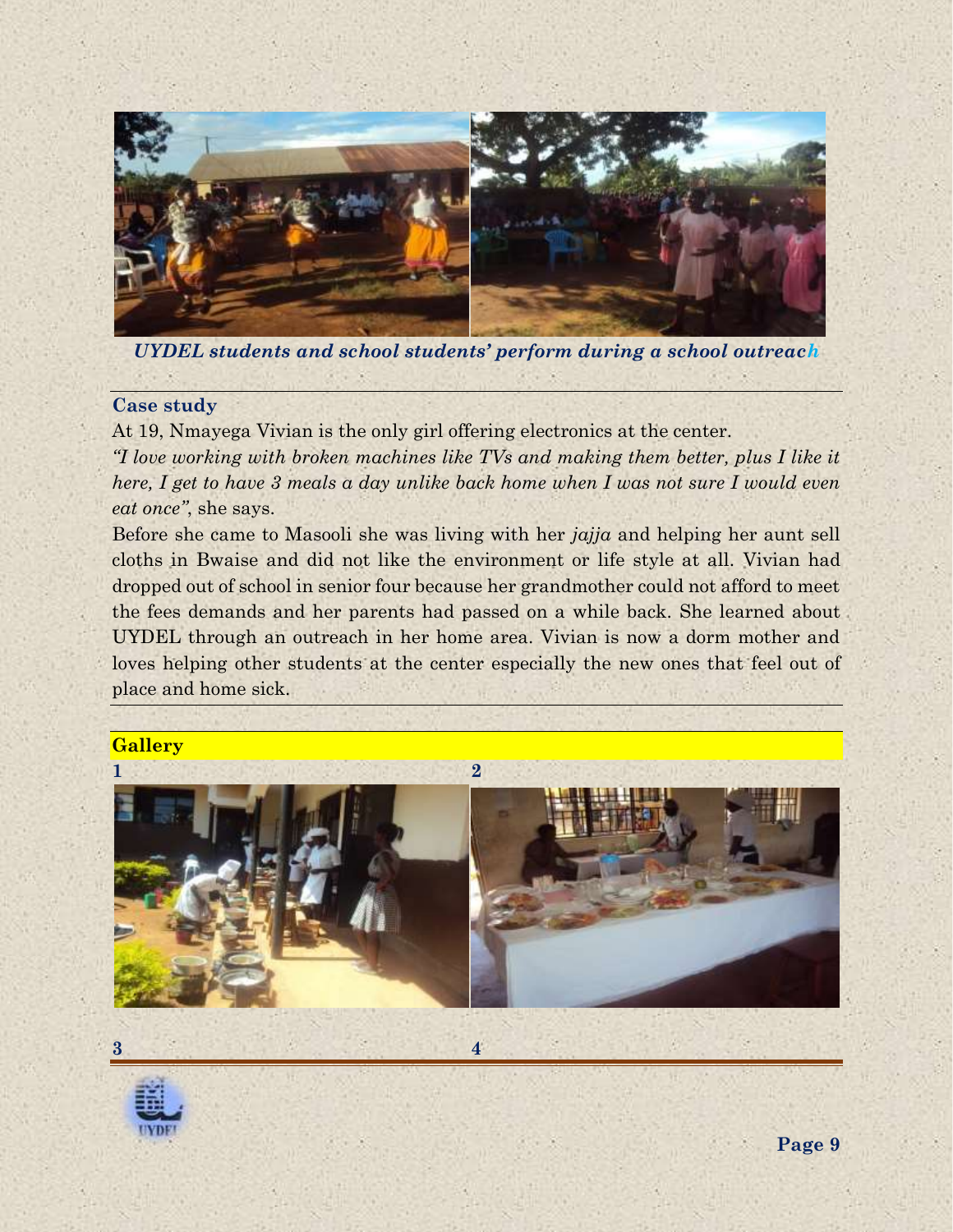



×